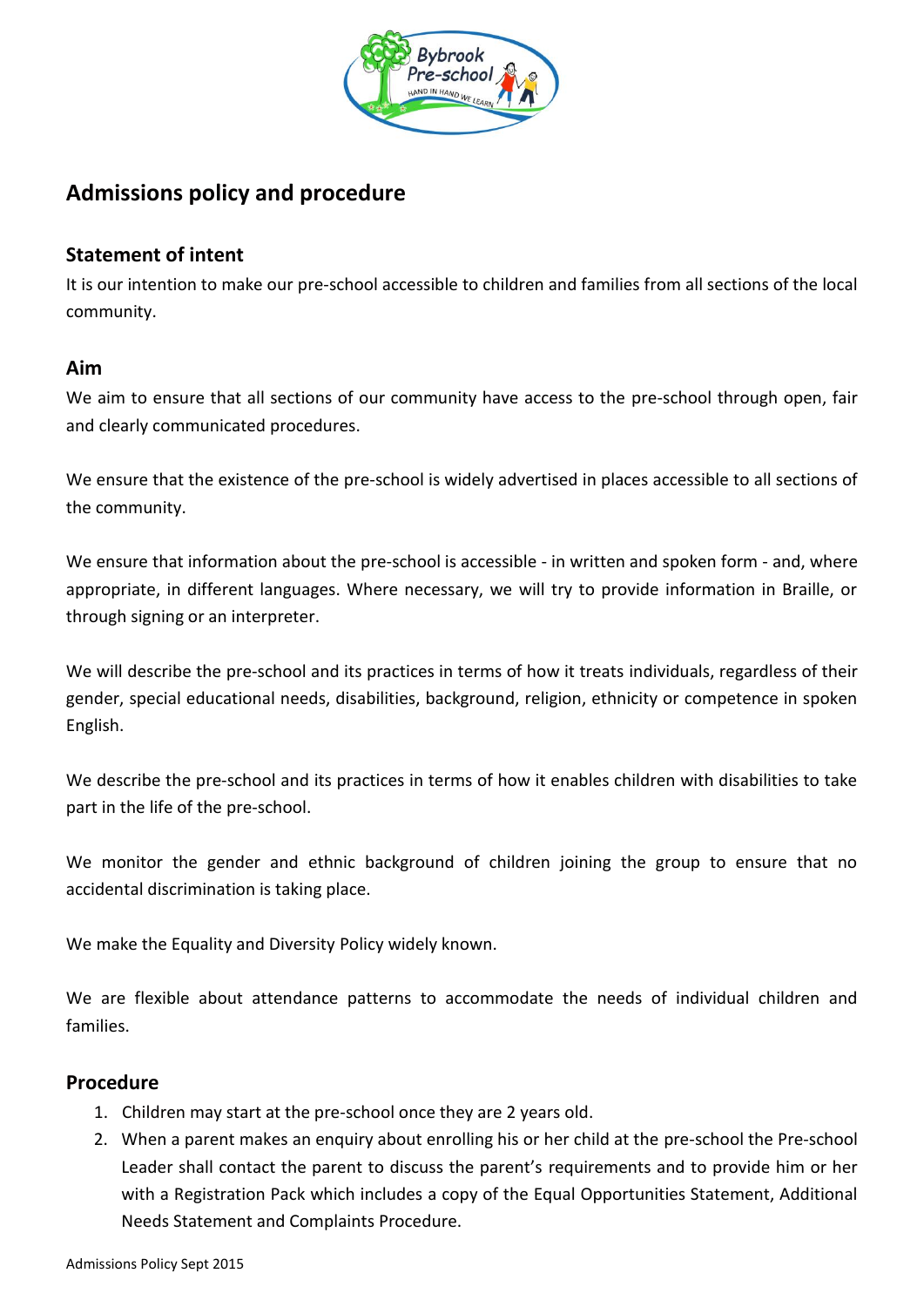- 3. The Pre-school Leader (or representative) shall describe the pre-school and its practices in terms which make it clear that fathers and mothers are welcomed along with other relations and carers, including childminders, irrespective of culture, ethnicity, religious belief, age, disability, gender or sexual orientation.
- 4. If the parent wishes to secure a place for the child it is necessary to return the completed Registration Form to the pre-school.
- 5. The Pre-school Leader shall confirm with the parent about the child's start date and arrange for two induction sessions prior to then to support the child during the settling in phase and assign a key worker.
- 6. The paperwork and details about the child shall be treated in accordance with the Confidentiality Policy and Procedure.

In the event that not all the times requested by the parent are available, the child's name and details shall be added to the waiting list which is operated on a first come, first served basis. In addition the waiting list may take into account the following:

- The vicinity of the home to the pre-school; and
- Siblings already attending the pre-school.

This waiting list shall be reviewed every 6 weeks.

- 7. The Pre-school Leader shall endeavour to keep space available, if viable, to accommodate emergency admissions.
- 8. Parents may wish to change the times that their child attends; this information needs to be recorded on a Change of Core Block Form and must be submitted to the Pre-school Leader, who will confirm whether this request is possible.
- 9. A child using free entitlement hours, cannot increase the hours part way through a funded period (September – December, January – March, April – July), as the pre-school will not receive the additional funding from Wiltshire Council
- 10. We consult with families about the opening times of the pre-school to avoid excluding anyone.

### **Responsibilities**

#### **The responsibilities of employees are:**

- to make sure when parents make an enquiry their details are recorded and passed to the Preschool Leader.
- to describe the setting and its practices in terms that make it clear that fathers and mothers are welcomed along with other relations and carers, including childminders, irrespective of culture, ethnicity, religious belief, age, disability, gender or sexual orientation.
- to provide a parent with the Change of Core Block Form should they need to alter when the child attends. This form needs to be forwarded to the Pre-school Leader.
- to make sure that details about the child and the family are treated in accordance with the Confidentiality Policy and Procedure.